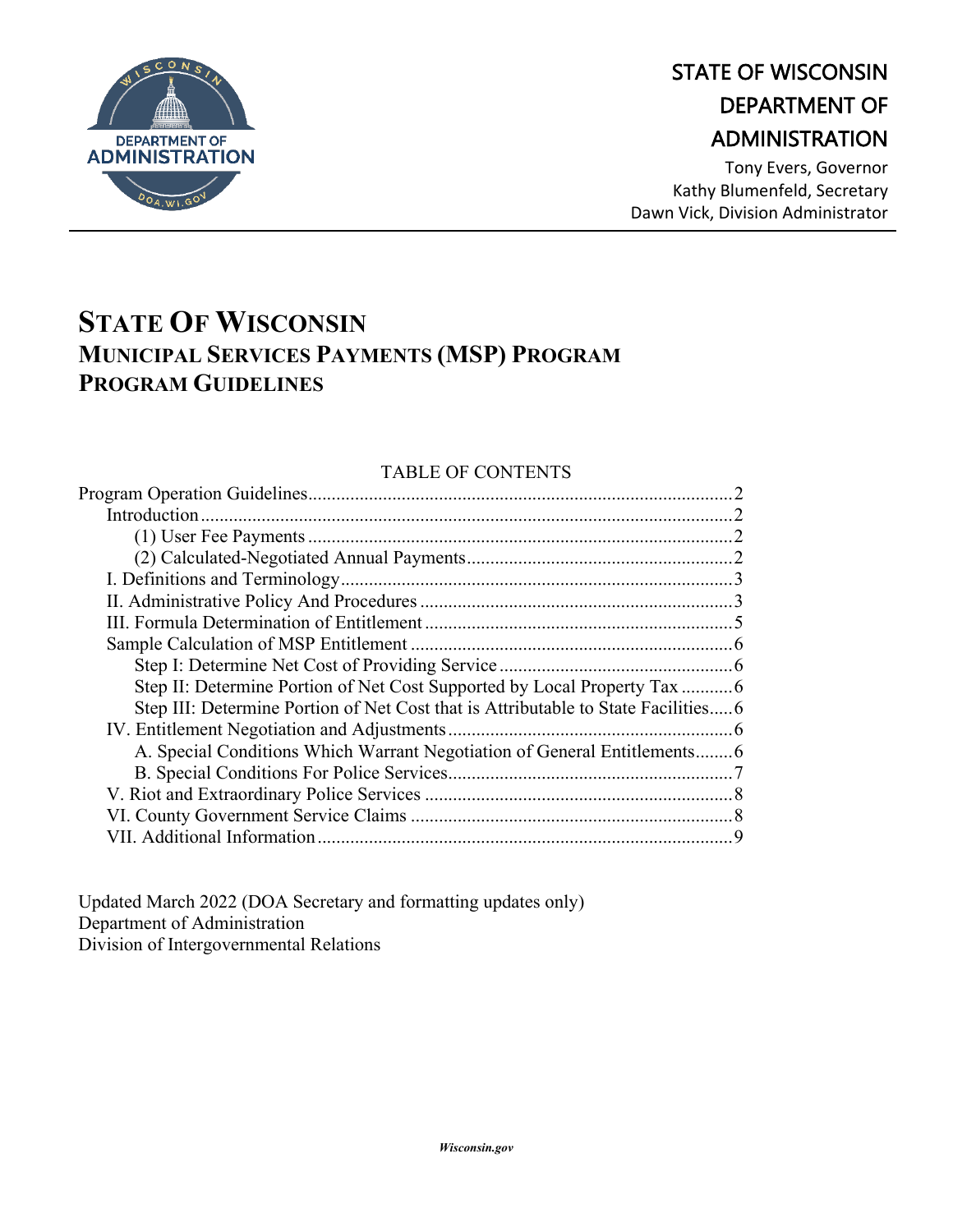# **Municipal Services Payments Program Operation Guidelines** *Introduction*

Section 70.119 Wisconsin Statutes (Laws of 1977), provides two means whereby the state shall make reasonable payments to municipalities for certain services directly rendered to state facilities:

### **(1) User Fee Payments**

State payments will be made at established rates for such services as water, sewer, electrical power directly provided to state facilities by a municipality, including garbage and trash collection and disposal, which are financed in whole, or in part, by special charges or user fees. Timely payments for such fees will be made by the state agency responsible for a given facility out of the funds appropriated to that agency or institution.

#### **(2) Calculated-Negotiated Annual Payments**

Annual state payments based upon a formula calculation (and negotiation if needed) will be made by the Department of Administration, from specific appropriations provided under s. 20.835(5)(a), for police and fire protection, solid waste handling and other services directly provided to state facilities by a town, village or city which makes no special charge or user fee for such service. In addition, payments may be made in response to claims for certain services provided by a county. Payments are recommended by the Department of Administration each year, subject to the annual review and approval of the Joint Committee on Finance of the Legislature.

The payments related to user fees (Item 1 above) are handled routinely by the respective state agencies in response to municipal billings for eligible services. **(The calculated-negotiated annual payments referred to (item 2) above form the basis for the Municipal Services Payments (MSP) Program and are determined by the definitions and procedures contained in these Guidelines.)**

The primary purpose of the program is to make an equitable annual payment to municipalities, from a specific state appropriation, in recognition of critical services directly provided to state facilities. The intent of the statute and the effect of these guidelines is to aid in the reduction of local real property taxes by making a state contribution toward the cost of certain municipality generated services financed out of local property tax revenue. The amount of an entitlement per municipality is determined largely by formula, and through additional negotiation for special conditions or situations which may arise.

No special application or request on the part of a city, village or town is required in order to be eligible for the formula determined entitlements. Program administration will be conducted by the Department of Administration. When notice to the department is required under these guidelines, it shall be addressed to:

> Jim Young, Program Administrator Telephone: (608) 266-1927 E-Mail: [jim.young@wisconsin.gov](mailto:jim.young@wisconsin.gov)

Municipal Services Payments Program Wisconsin Department of Administration 101 East Wilson Street - 9th Floor PO Box 8944 Madison, Wisconsin 53708-8944 (Inquiries regarding the program may also be addressed to the Program Administrator.)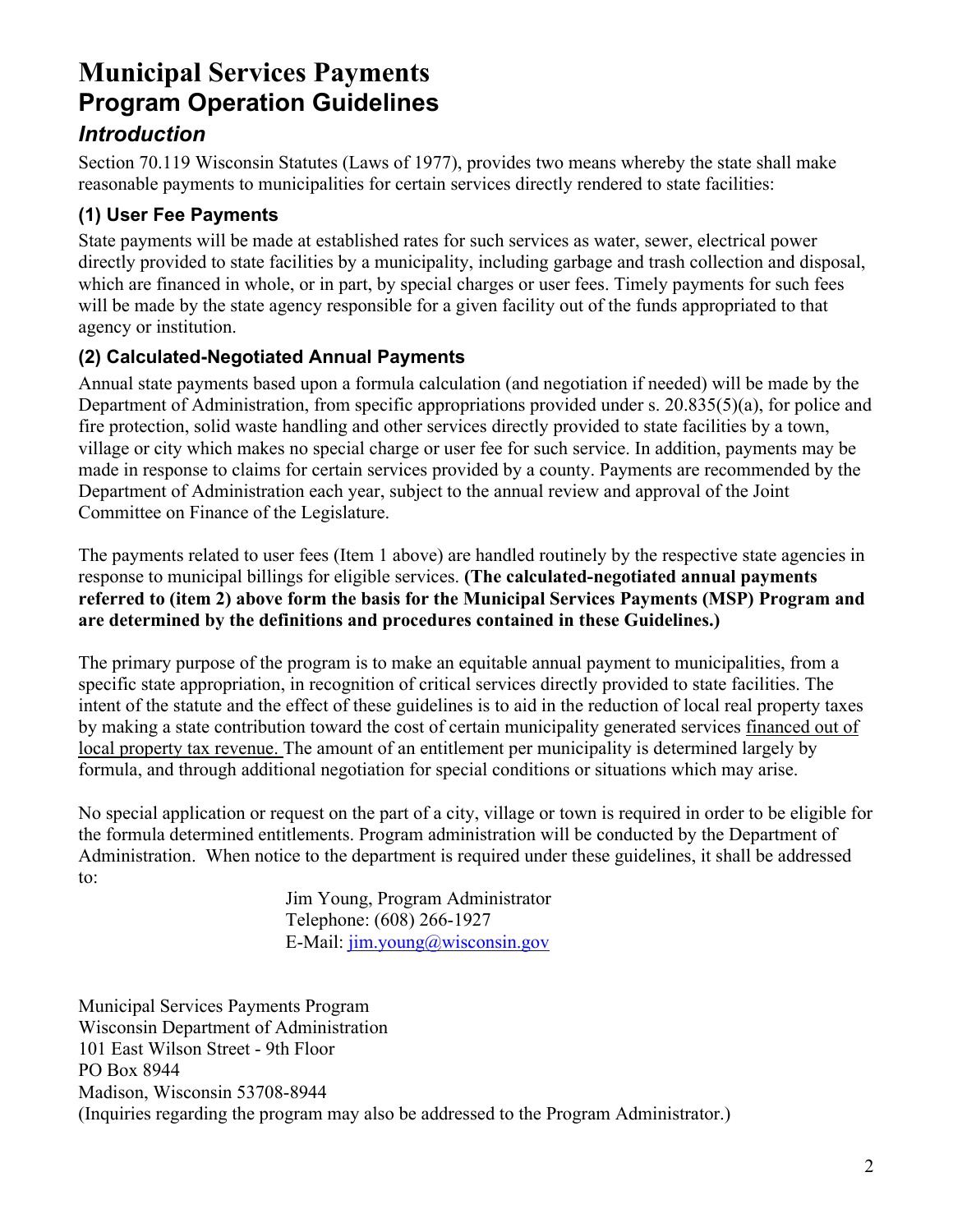# *I. DEFINITIONS AND TERMINOLOGY*

**DEPARTMENT.** The Department of Administration.

**ENTITLEMENT**. An amount of money a municipality appears to be entitled to, as determined by approved county claims or by the formula calculation and/or negotiation of cost, tax, revenue and valuation data as related to services per facility.

**JOINT COMMITTEE ON FINANCE.** The Joint Committee on Finance is a statutory, 16-member standing committee of the Wisconsin Legislature. The Committee's primary responsibility is to serve as the principal legislative committee charged with the review of all state appropriations and revenues. The Committee's title is abbreviated in these guidelines as JCF.

**MUNICIPALITY.** Cities, villages, towns, counties and metropolitan sewerage districts with general taxing authority.

**MUNICIPAL SERVICES**. Police and fire protection and garbage-trash collection and disposal services for which no special charges or user fees are levied (services not considered under s. 70.119(1)) directly provided to a state facility and subject to the approval of the Joint Committee on Finance.

**PAYMENT**. The amount based on total entitlements for aggregate services rendered (as may be reduced for self-provided services and proration if necessary) as approved by the Joint Committee on Finance for release to a municipality.

**PAYMENT FLOOR.** No entitlement will be recommended for a municipality where the total annual entitlement is less than one-hundred (\$100) dollars.

**PRORATED ENTITLEMENT REDUCTION**. In the event the annual state appropriation for MSP is insufficient to meet the statewide total of all entitlements, the entitlements will be reduced prorata so that the total of all approved payments will not exceed the appropriation available.

**SERVICES DIRECTLY PROVIDED.** Those services provided by a municipality that are not included in an existing service contract or agreement with a state agency, are necessary to the normal functioning, safety and peace of a state facility and are approved by the Joint Committee on Finance.

**STATE FACILITIES**. All state owned and operated buildings and structures or institutional groups of buildings and structures, except highway structures, including the branch campuses of the University of Wisconsin Center System, operated by the state for purpose of conducting authorized activities. Facilities leased by a state agency that are subject to property taxes are not included.

# *II. Administrative Policy And Procedures*

- A. The Joint Committee on Finance is the central authority for the review and approval of all program guidelines, approval of recommended annual payment amounts and for the approval of municipal services which may subsequently be included in the guidelines for the MSP.
- B. The Department will calculate the amount of annual entitlement, including any special adjustments on a MSP WORKSHEET for each service provided by the municipality. A worksheet(s) will be sent to the clerk of each of the appropriate municipalities for review by local officials. If officials have any questions or challenge the aptness or accuracy of the data presented on the worksheets, they must notify the Department within 20 days of receipt of the worksheets. A challenge should indicate the area of possible error, oversight or change. Information developed on the worksheets will be submitted, along with entitlement/payment recommendations, to JCF by the Department.
- C. Amounts of annual entitlement to eligible cities, villages and towns will be determined largely by formula, and in some instances through additional negotiation, by the Department. According to s. 70.119 (6), no later than November 15 annually, the department shall report to the cochairpersons of the committee, the results of its negotiations and the total payments proposed to be made in the subsequent calendar year. If the co-chairpersons of the committee do not notify the department that the committee has scheduled a meeting for the purpose of reviewing the proposed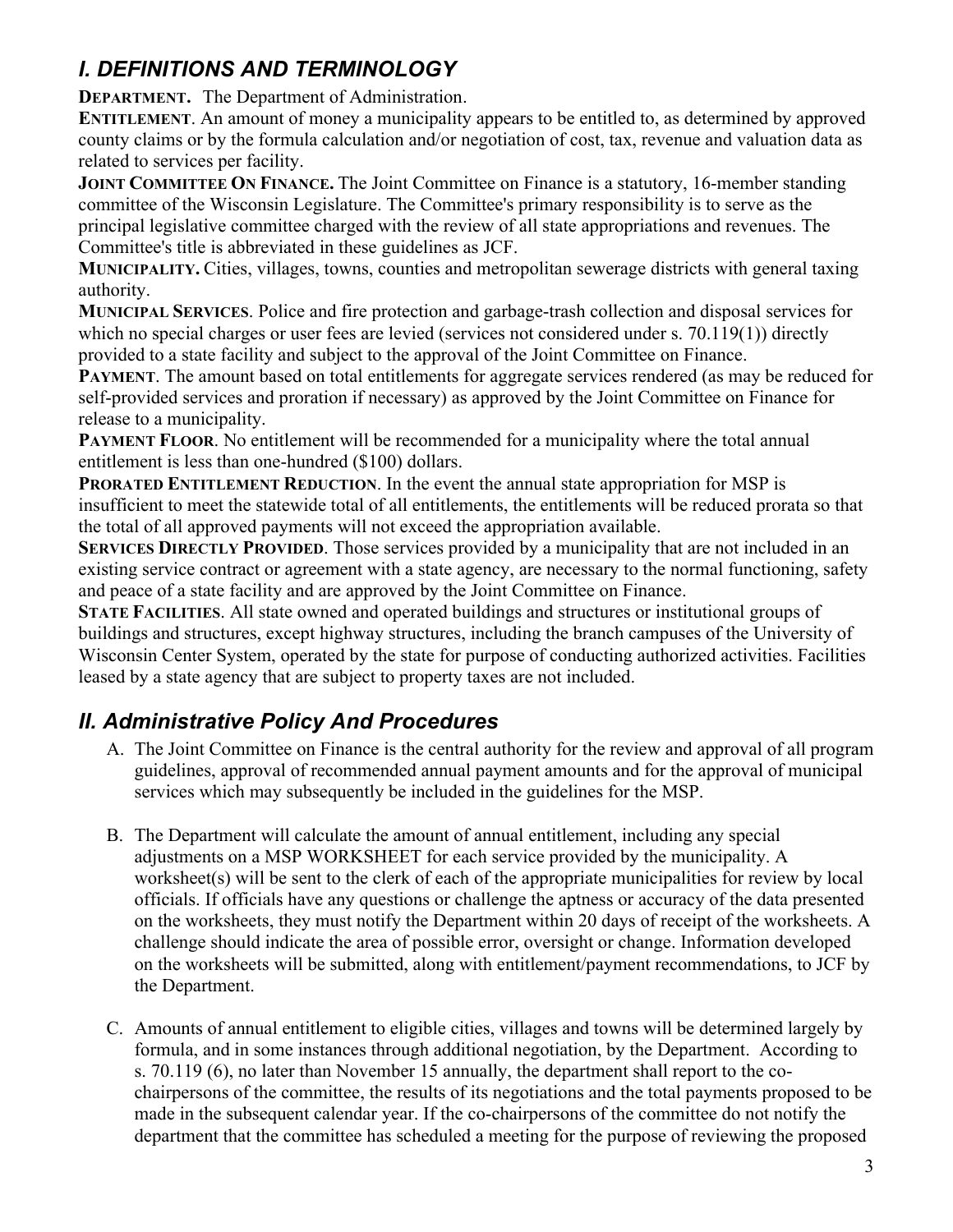total payments within 14 working days after the date of the department's report, the department may make the payments.

- D. No payments will be recommended for a municipality which has no property tax levy for municipal purposes or where the calculated entitlement is less than one-hundred (\$100) dollars.
- E. In the event the annual appropriation for MSP is insufficient for full payment of annual entitlements, each municipality's entitlement will result in a prorated entitlement reduction until the total is equal to the amount of appropriation available.
- F. Payments for any approved claims for county services (see Section VI) during the calendar year will be made at the same time, and in addition to, payments for formula derived entitlements. However, such county claim payments will also be proportionately reduced because of insufficient appropriation.
- G. Negotiation or discussion of program related issues is not dependent upon completion of the annual municipal financial report. Discussion and negotiation may be conducted at any time during the year, at the convenience of local officials, provided that sufficient local financial documentation is available.
- H. An overpayment or underpayment in excess of \$5,000 during one program year to a municipality due to incorrect fiscal data, building inventory misallocation or inadvertent oversight discovered within two (2) years from the date that the disbursement is sent to the municipality will be subject to fiscal adjustment in subsequent MSP year(s). In the case of a municipality that is not eligible for a payment in a subsequent year, the municipality must promptly return the amount of overpayment to the Department of Administration. In the case of an underpayment, the municipality will receive the amount even if it is not eligible for a payment in the subsequent year.
- I. Entitlement eligibility will usually be determined for the site municipality, i.e., the civil jurisdiction in which the state facility is located. Where the site municipality provides inadequate or no service, the site municipality can contract for adequate service. The state agency responsible for a facility has the prerogative of selecting the most adequate service source available. In these cases, a formal intergovernmental agreement between the municipalities must document the service arrangement and be provided to the Department upon request. Payment for services will be provided to the site municipality using the program formula to determine the payment amount.
- J. In rural fire service situations where multiple civil jurisdictions may be serviced by a single fire protection unit (department, district, company, etc.), the payment will be made to the site municipality unless some form of service agreement has been negotiated between the state agency and a fire service municipality. It is assumed that fire service costs reported by the site municipality will be reflective of support contributions or charge payments made to the fire protection unit by the municipality.
- K. Only the operational and overhead costs of a municipal department or agency which is actually responsible for providing a service will be included in the estimation of a service cost; e.g., motor pool or automotive maintenance costs of police patrol cars can be included under police costs but costs of the city attorney's office cannot be included.
- L. Charges for services financed by special assessments, user charges, surcharges, or metered rates are not eligible under MSP but are the responsibility of the specific state agency administering the facility.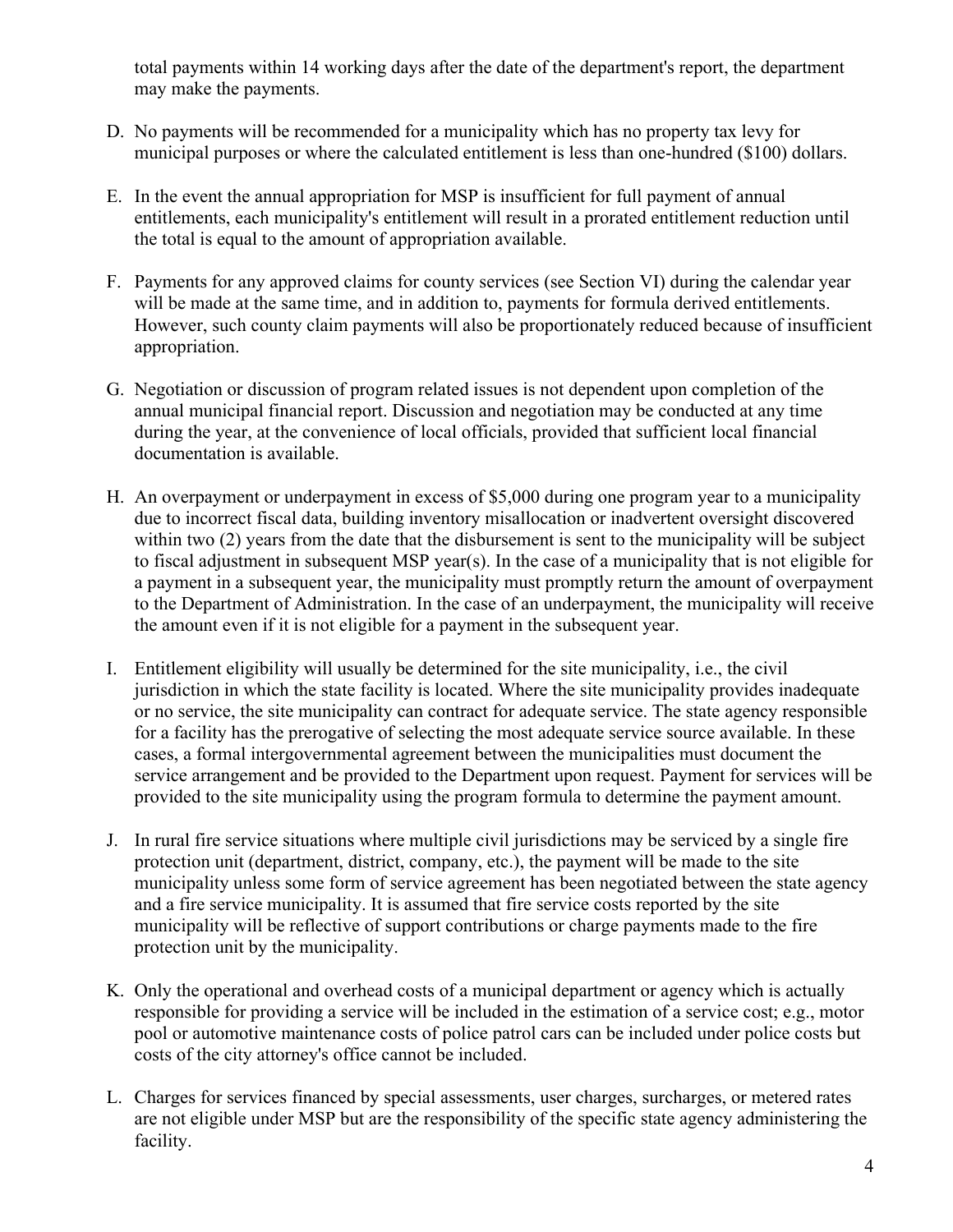M. State agencies are also responsible for making reasonable payments from their budgets for all sewer services. Where sewer service costs are financed partially or wholly by property taxes, state agencies shall make reasonable payments for that portion of sewer services otherwise paid by property taxes. Municipalities may establish an equitable special charge or user fee pursuant to s. 66.0821(4)(a) for that portion of sewer services paid by property taxes. The Department shall review the charge to determine that it is fair and equitable, and shall then encourage state agencies to make payment. The municipality shall periodically bill the state agencies for all sewer service costs.

# *III. Formula Determination of Entitlement*

- A. For most cities, villages and towns, the entitlements for services rendered will be automatically determined by the program formula based mainly on information presented in the most recent (see C below) Financial Report form submitted to the Department of Revenue. The formula calculates, in effect, a form of "proxy -tax" for police and fire protection service and solid waste handling (where applicable) for each facility.
- B. The sources of data to be used in the MSP entitlement formula include: the full value of state facilities as annually determined by the Division of State Facilities, Department of Administration; the equalized full value of local taxable improvements as determined annually by the Department of Revenue; specific municipal fiscal information (cost of services, services revenues, services aids, relief, federal revenue sharing etc.), as reported annually to, and certified by, the Department of Revenue; and any other information sources necessary to provide accurate, timely and corroborative data used in the formula.
- C. Entitlements for the current calendar year are calculated on the basis of previous calendar year fiscal information. However, the payments are not mailed to municipalities until the year following. For example- entitlements calculated for payments recommended in 2012 will be based on service costs, local revenues and property values for 2011. The actual payment is made early in the year 2013.
- D. A MSP entitlement for a city, village or town is calculated for each type of service. An example of how the formula determines the Base Entitlement is shown on the accompanying page. Note that property values are determined for "improvements only" - land values are not considered.
- E. The formula calculation assumes that the service provided to a state facility is performed at a level equal to or greater than that provided for private enterprises and residences and that the quality of service is sufficient to meet the normal operating standards required by a state facility. Deviations from standard levels and quality of service will cause reductions or elimination of formula calculated entitlements.

# *Sample Calculation of MSP Entitlement*

#### **Step I: Determine Net Cost of Providing Service**

| A. Service Resources Expended (Cost)                               |                 |
|--------------------------------------------------------------------|-----------------|
| (personnel, fringe benefits, equipment, capital development, etc.) | \$2,480,000(A)  |
| B. Service Resources Provided (Revenues)                           |                 |
| (specific state and federal aids, subsidies, service fees, etc.)   | $280,000$ (B)   |
| C. Net Service Costs $[(A) - (B)]$                                 | $2,200,000$ (C) |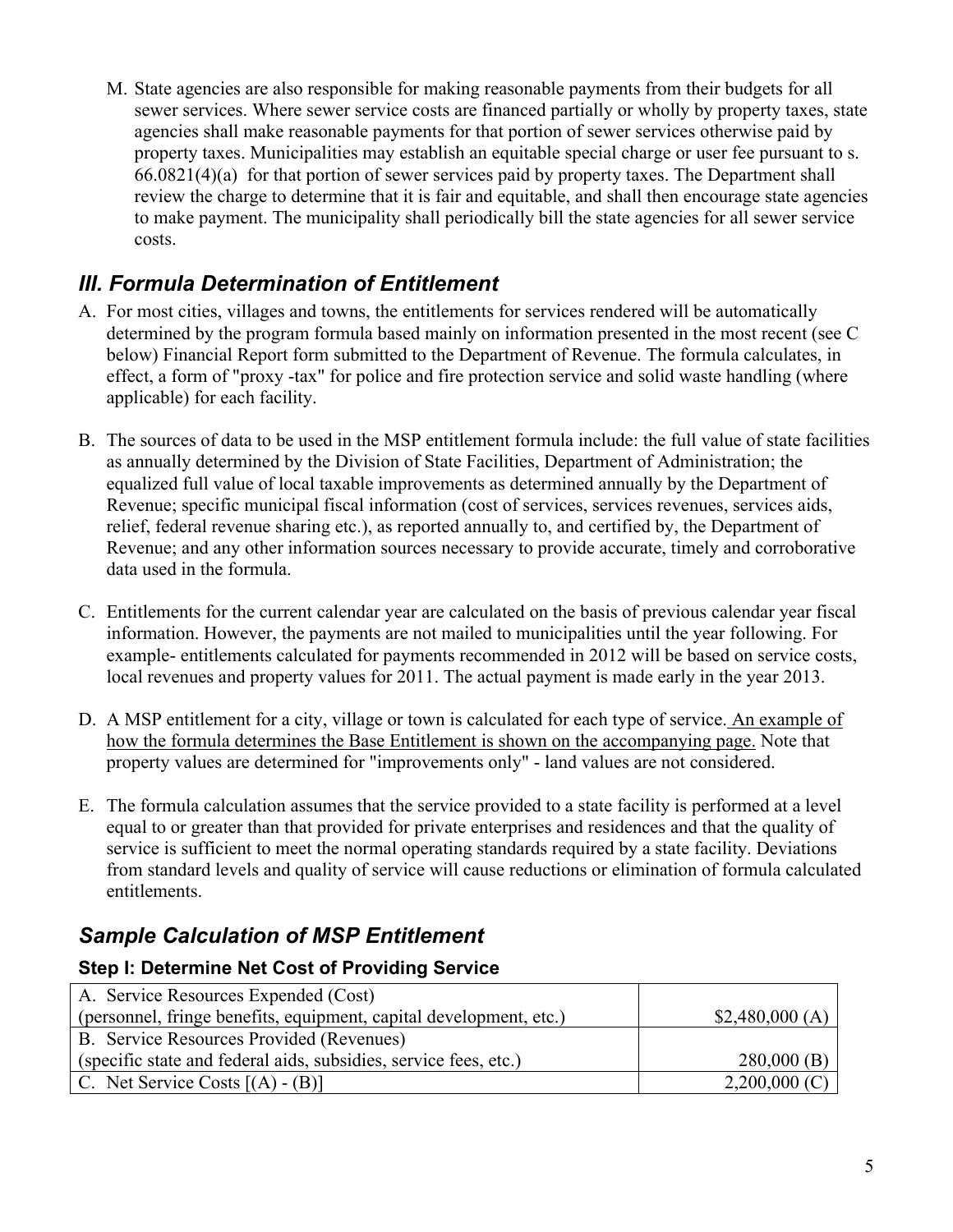#### **Step II: Determine Portion of Net Cost Supported by Local Property Tax (**Assumes that state shared revenue payments are used locally to help defray part of the net cost.)

| shared revenue payments are ased focally to help defiay part of the net cost. |                  |
|-------------------------------------------------------------------------------|------------------|
| D. State Shared Revenues (Includes tax rate disparity revenues)               | $7,920,000$ (D)  |
| E. Municipal Property Taxes Collected (includes TIF taxes)                    | $7,480,000$ (E)  |
| F. Total General Revenue $[(D) + (E)]$                                        | $15,400,000$ (F) |
| G. Percentage of General Revenue provided by the Municipal Property           |                  |
| Taxes Collected $[(E)/(F)]$                                                   | 0.48571(G)       |
| H. Net Cost Supported by Local Property Tax $[(C) X (G)]$                     | $1,068,562$ (H)  |

#### **Step III: Determine Portion of Net Cost that is Attributable to State Facilities**

| Value of State Buildings (net of land)                          | $32,900,000$ (I)  |
|-----------------------------------------------------------------|-------------------|
| J. Equalized Full Value of Local Buildings (net of land)        | $616,200,000$ (J) |
| K. Total Value of Buildings $[(I) + (J)]$                       | 649,100,000(K)    |
| L. Proportion of Total Buildings Value which is State Buildings | $0.05069$ (L)     |
| M. MSP Entitlement $[(H) X (L)]$                                | \$54,165(M)       |

## *IV. Entitlement Negotiation and Adjustments*

For the majority of municipal service situations, the basic program formula will readily calculate equitable base entitlements for each facility. However, it is recognized that certain locally unique conditions may require possible adjustments of the entitlement level indicated by the formula calculation. Where entitlement adjustments are warranted, such adjustments will be determined by state-local negotiation of the facts of the issue. Negotiations, as may be necessary, will be conducted by the Department with appropriate local officials (or their designees).

#### **A. Special Conditions Which Warrant Negotiation of General Entitlements**

- 1. A service cost not normally incurred by the community under routine municipal responsibility but is attributable primarily to the presence of a state facility.
- 2. Reporting error or oversight in municipal fiscal information.
- 3. Municipal annexation of improved areas.
- 4. Alteration of state facility status, e.g., specific use, closing, sale or lease for non-state purposes, construction.
- 5. Emergency or other variations not necessarily reflected in current fiscal-operational information.
- 6. Seasonal variations of need or municipal workload.
- 7. Should a state agency determine that it is in their best interest to negotiate fees with a provider of police, fire or solid waste service, they may do so by requesting permission from the Department to negotiate with a provider or providers for services and payment. Upon receipt of the request, the Department will respond within 30 days whether or not permission has been granted. DOA reserves the right to provide assistance or negotiate directly on behalf of state agencies including the University of Wisconsin Hospitals Clinics Authority for municipal services. Should the Department grant permission to a state agency to negotiate for municipal services with a provider and the parties successfully negotiate terms, a signed agreement must be completed by July 1 of the current calendar year, so that payment calculations can be made for that respective year. If negotiations are not successfully concluded by July 1 of the current year, the deadline is moved to the following July 1. A copy of the final agreement must be submitted to DOA within 30 days after the agreement is signed by designees of both the respective state agency and service provider. If the department determines that the agreement is detrimental to either party or if it does not comply with current legal standards, a written notice of objection voiding the agreement will be submitted to both parties within 30 days upon receipt of the written agreement. Should the parties decide to suspend negotiations, a written notice shall be submitted to the Department either within 30 days of the termination of negotiations or before July 1 of the current year.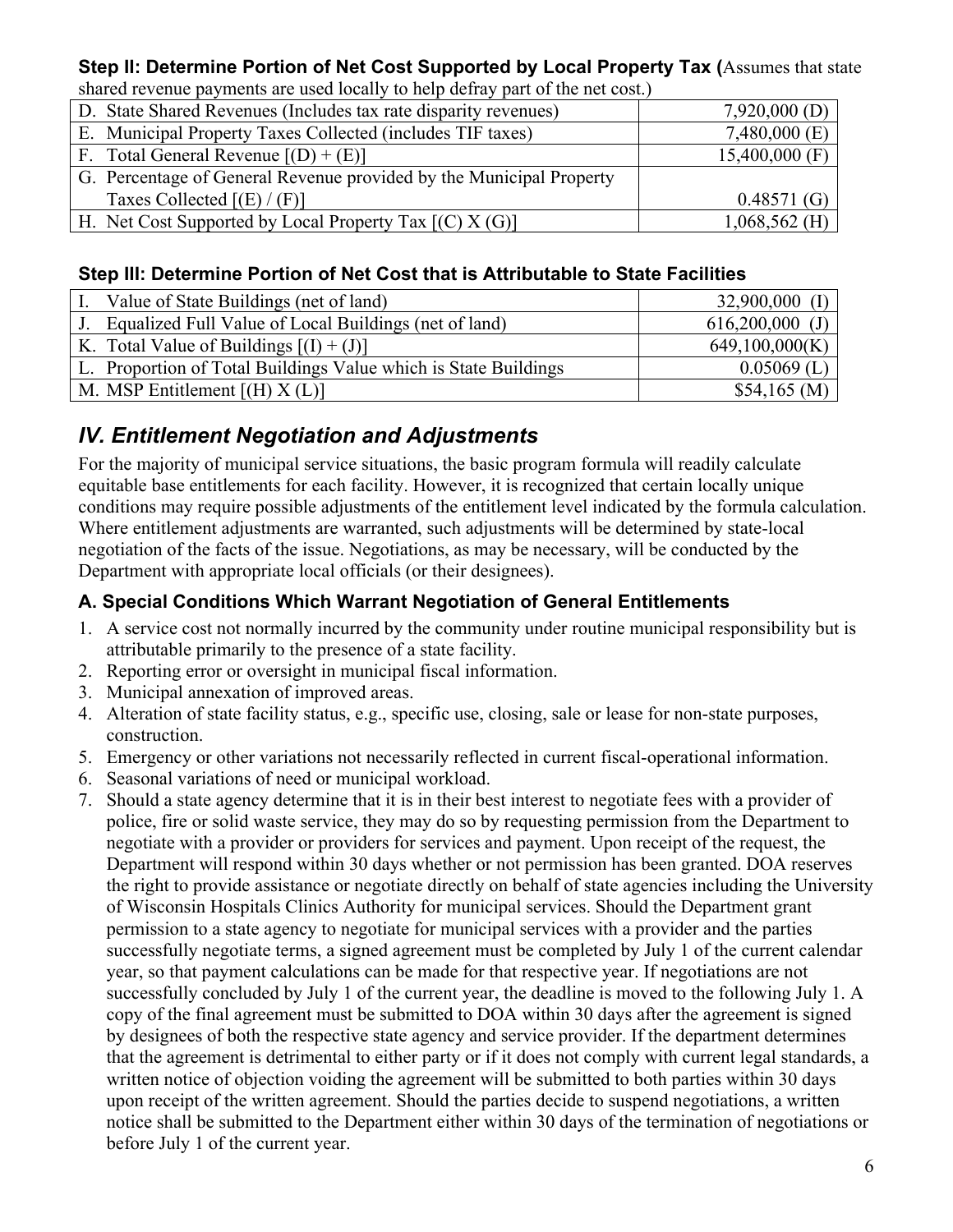### **B. Special Conditions For Police Services**

Where the State provides its own self-police services and where the character of the state institution requires only a reduced level of local police services, appropriate reductions will be made in the MSP base entitlement for police services as follows:

- a. Deduct 20% of the base entitlement for facilities with self-provided security personnel or twenty-four hours a day, seven days a week state personnel in attendance. The need for local police service is extremely rare due to the self-security provided or restricted public access. However, local police provide occasional patrol or close cooperation and generally consider the facility within their central responsibility. Facilities in this category include major state office buildings, domiciliary and controlled environment institutions or seasonable public usage. Examples: Central Wisconsin Center (DHS), or the Capitol Building (DOA).
- b. Deduct 40% of the base entitlement for facilities with twenty-four hours a day, seven days a week self-provided security personnel but generally unrestricted public access (except night hours). Local police are needed less than 25% of the time to assist state personnel but do perform varying amounts of on-premise patrol, most investigation or other law enforcement functions. Examples: University of Wisconsin-Superior.
- c. Deduct 50% of the base entitlement for facilities with full-time, self-provided twenty-four hours a day, seven days a week police protection with full arrest authority, but generally unrestricted public access (except night hours for certain buildings) and free movement of institutional population. Local police have only cooperative on-premises responsibility, but extensive off-premises facility related responsibility. On premise effort by local police is less than 25% of the time (annually). Example: UW-Madison.
- d. Deduct 80% of the base entitlement for minimum and medium security correctional institutions with restricted public access. Local police are needed less than 25% of the time (annually). Local police have minor responsibility for institution protection and safety. Example: Fox Lake Correctional Institution.
- e. Deduct 90% of the base entitlement for maximum security institutions with highly restricted and controlled public access. Local police are needed less than 25% of the time (annually) to assist state personnel with public control. Local police have no responsibility for overall institution protection and safety. Example: Waupun State Prison.

Payments related to ambulance costs will not be subject to this provision even if such costs may be attributed to police activity by the local financial report.

- 2. Supplements to adjusted entitlements may be made in recognition of widely varying needs of facilities, local cooperative agreements, quality and quantity of state or local police services, etc. Supplemental amounts above the base schedule may be negotiated. The categories of supplements are:
	- a. Add 20% of the adjusted entitlement as a supplement where local police provide direct service for the safety and security of a facility and its occupants, in the form of on-site patrol and enforcement and related investigative or logistic support from 25 to 50% of the time or make more than 33% of the on-premises arrests.
	- b. Add 40% of the adjusted entitlement as a supplement where local police provide direct support (as described above) from 50 to 75% of the time, and more than 33% of the arrests.
	- c. Add 60% of the adjusted entitlement as a supplement where local police provide direct support (as described above) more than 75% of the time or more than 50% of the arrests.
- 3. In no instance will the combination of adjustments and supplements exceed 100% of the original formula entitlement. Nor will the amount of entitlement for police service be reduced by an amount in excess of the amount expended by the state for self-police service at a given facility.